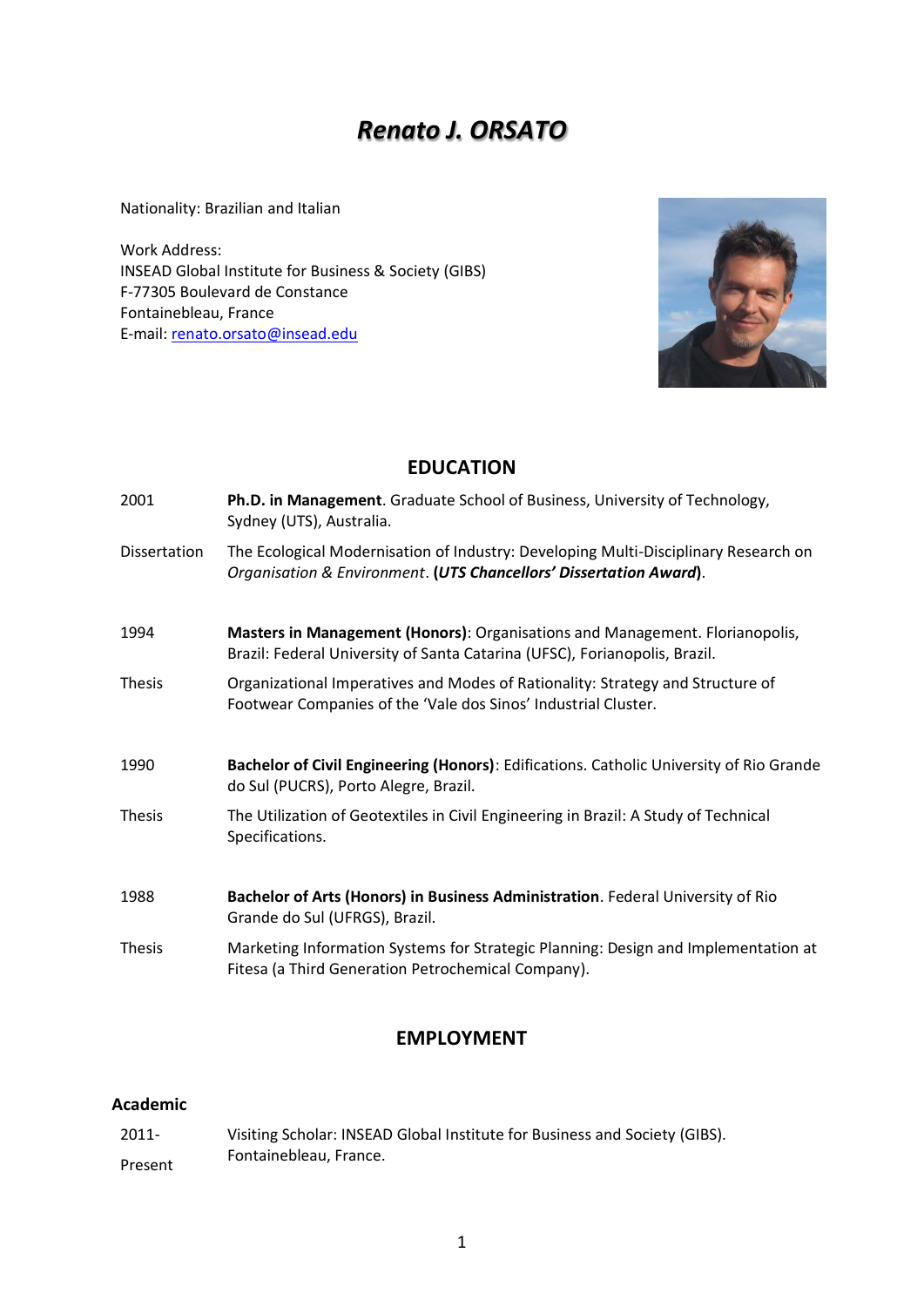| $2011 -$<br>Present | Professor: Fundação: Getúlio Vargas (FGV). São Paulo Business School (EAESP). São<br>Paulo, Brazil                     |
|---------------------|------------------------------------------------------------------------------------------------------------------------|
| 2015-2011           | Academic Director: Centre for Sustainability Studies (GVces). Fundação Getulio Vargas<br>(FGV). São Paulo, Brazil.     |
| 2010-2004           | Senior Research Fellow: INSEAD Social Innovation Centre, INSEAD, Fontainebleau,<br>France                              |
| 2004-2003           | Associate Professor: International Institute of Industrial Environmental Economics<br>(IIIEE), Lund University, Sweden |
| 2002-2001           | Assistant Professor: International Institute of Industrial Environmental Economics<br>(IIIEE), Lund University, Sweden |
| 2001-1999           | Lecturer: International Institute of Industrial Environmental Economics (IIIEE), Lund<br>University, Sweden            |
| 1999-1997           | Lecturer: University of Technology, Sydney, Australia.                                                                 |
| 1997-1994           | Lecturer: Faculty of Business and Technology. University of Western Sydney,<br>Macarthur, Australia.                   |

# **Industry**

| 2012-Present | Co-founder and Chairman. greenApes S.r.l. Rome, Italy (www.greenapes.com)                                                                                   |
|--------------|-------------------------------------------------------------------------------------------------------------------------------------------------------------|
| 1992 - 2010  | Member of the Board: Industria de Motores e Máquinas Ltda. R. Dr. José de M.<br>Ramos, 545. Xanxerê SC, Brazil                                              |
| 1994-1991    | Management Consultant: Satisfactor Organizational Consulting. Rua Castro Alves,<br>155/305. Porto Alegre RS, Brazil.                                        |
| 1991-1990    | Civil Engineer: Engebrás Constructions. Br. 101, km 201. Florianópolis SC, Brazil.<br>Phone: +55 48/246 0452.                                               |
| 1990-1988    | Market Researcher & Developer: Fitesa Nonwoven. Rua Paul Zivi, 80. Gravataí RS,<br>Brazil. Phone: +55 51/489 1500.                                          |
| 1988-1987    | Trainee in Business Administration: Fitesa Fibers & Filaments. Rua Paulo Zivi, 80.<br>Gravataí RS, Brazil. Phone: +55 51/489 1500.                          |
| 1987-1986    | Trainee in Civil Engineering: Catholic University of RS (PUC) - Major Works Branch.<br>Av. Ipiranga, 6681. Porto Alegre RS, Brazil. Phone: +55 51/320 3500. |
| 1978-1972    | Apprentice in Industrial Organization: (Family Business): Industria de Motores e<br>Máquinas Ltda. R. Dr. José de M. Ramos, 545. Xanxerê SC, Brazil         |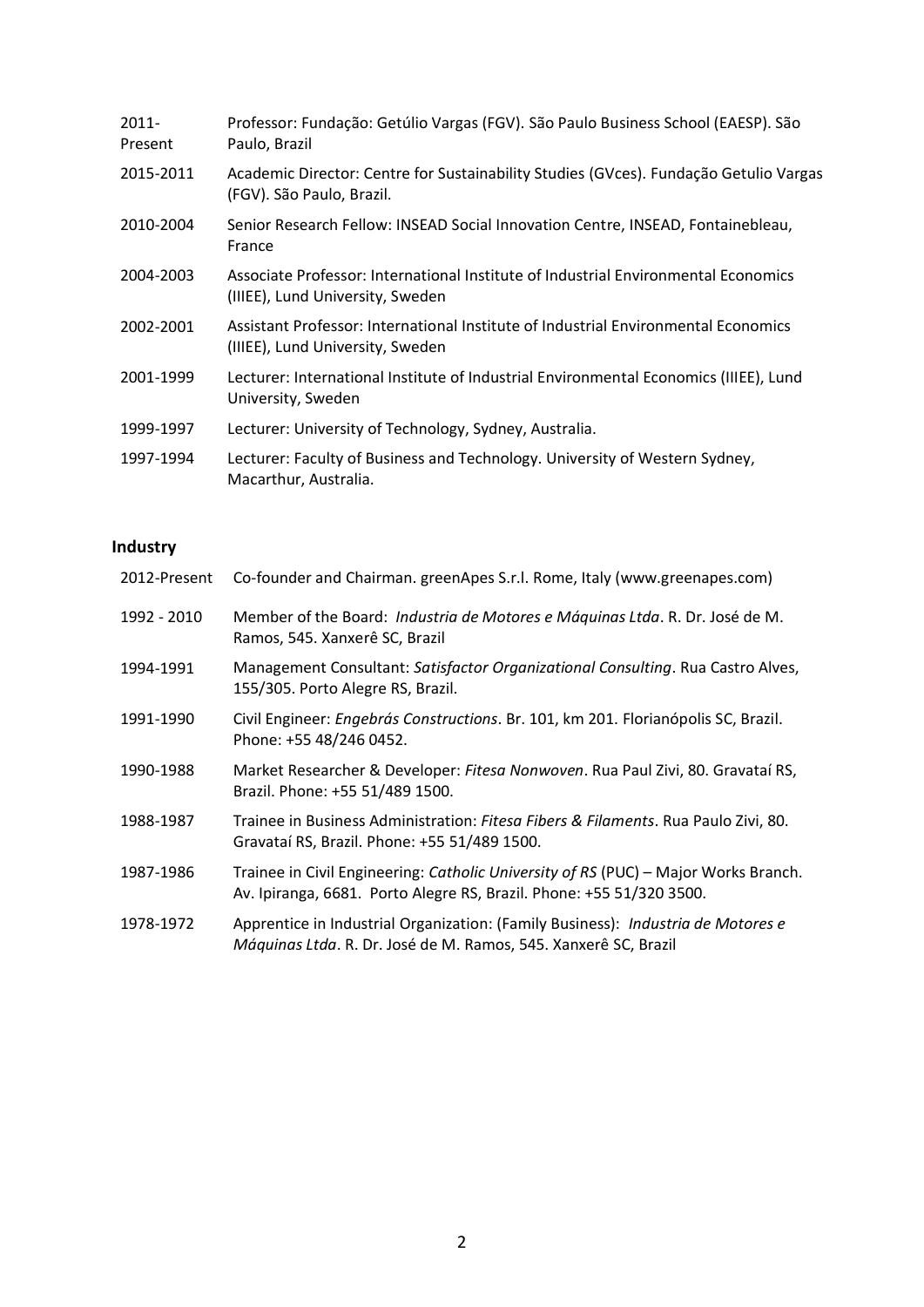### **PUBLICATIONS**

### **Academic Papers**

- 2018 Social Learning for Anticipatory Adaptation to Climate Change: Evidence from a Community of Practice. *Organization & Environment* (DOI: 10.1177/1086026618775325). With: Guilherme Ferraz de Campos and Simone Barakat.
- 2017 Stretching, embeddedness and scripts in a sociotechnical transition: explaining the failure of electric mobility at Better Place (2007-2013). *Technological Forecasting & Social Change*. 123, pp. 24-34. (with Benjamin Sovacol and Lance Noel).
- 2017 Organizational Adaptation to Climate Change. Learning to Anticipate in the Energy Sector. *The International Journal of Climate Change Strategies and Management* V.9, nr 5, pp. 645- 665 (with Simone Barakt and Guilherme Ferraz de Campos.
- 2017 Sensitive industries produce better ESG performance: Evidence from emerging markets. *Journal of Cleaner Production*, *150*, 135-147 (with Alexandre Garcia and Wesley Mendes-Da-Silva).
- 2015 Why join a carbon club? A study of the banks participating in the Brazilian "Business for Climate Platform". *Journal of Cleaner Production.* (96) Pages 387-396. (with José Guilherme F. de Campos, Simone R. Barakat, Mariana Nicolletti, Mario Monzoni.
- 2015 Towards a Regime-based Typology of Market Evolution. *Technological Forecasting & Social Change*. 92 (2015): 276-289. (with Mark Dijk and Rene Kemp)
- 2014 Sustainability Indexes: Why Join in? A study of the Corporate Sustainability Index (ISE) in Brazil. *Journal of Cleaner Production.* (96) pages 161-170. (with Alexandre Garcia, Wesley Mendes da Silva, Roberta Simonetti and Mario Monzoni.
- 2013 The Political Ecology of Palm Oil Production. *Journal of Change Management*. Vol 13, Nr 44, pages 444-459 (with Stewart Clegg and Horácio Falcão).
- 2013 The Emergence of an Electric Mobility Trajectory. *Energy Policy*. (52) 135-145. (with Mark Dijk and Rene Kemp)
- 2007 U-Turn: The Rise and Demise of the Automobile Industry: *Journal of Cleaner Production*. Special Issue on the Automobile Industry & Sustainability. Pp. 994-1006 (with Peter Wells).
- 2006 Competitive Environmental Strategies: When Does it Pay to be Green? *California Management Review*, Vol. 48, N.2. Winter 2006. pp 127-143.
- 2005 Redefining the Industrial Ecology of the Automobile. *Journal of industrial Ecology.* Vol 9, Issue 3, pp.15-30 (with Peter Wells).
- 2005 Radical Reformism: Towards Critical Ecological Modernisation. *Sustainable Development Journal* 13, pp. 253-257 (with Stewart Clegg).
- 2003 The Emergence of Green Venture Capital. *Business Strategy & Environment* Journal (With Jelena Randjelovic and Annastasia O'Rourke). Vol. 12 (4): 240-253.
- 2002 The Political Ecology of Automobile Recycling in Europe. *Organization Studies Journal*. 23 (4): 639-665 (with Frank den Hond and Stewart Clegg)
- 1999 The Political Ecology of Organizations: Framing Environment-Competitiveness Relationships *Organization & Environment* 12(3): 263-289 (with Stewart Clegg).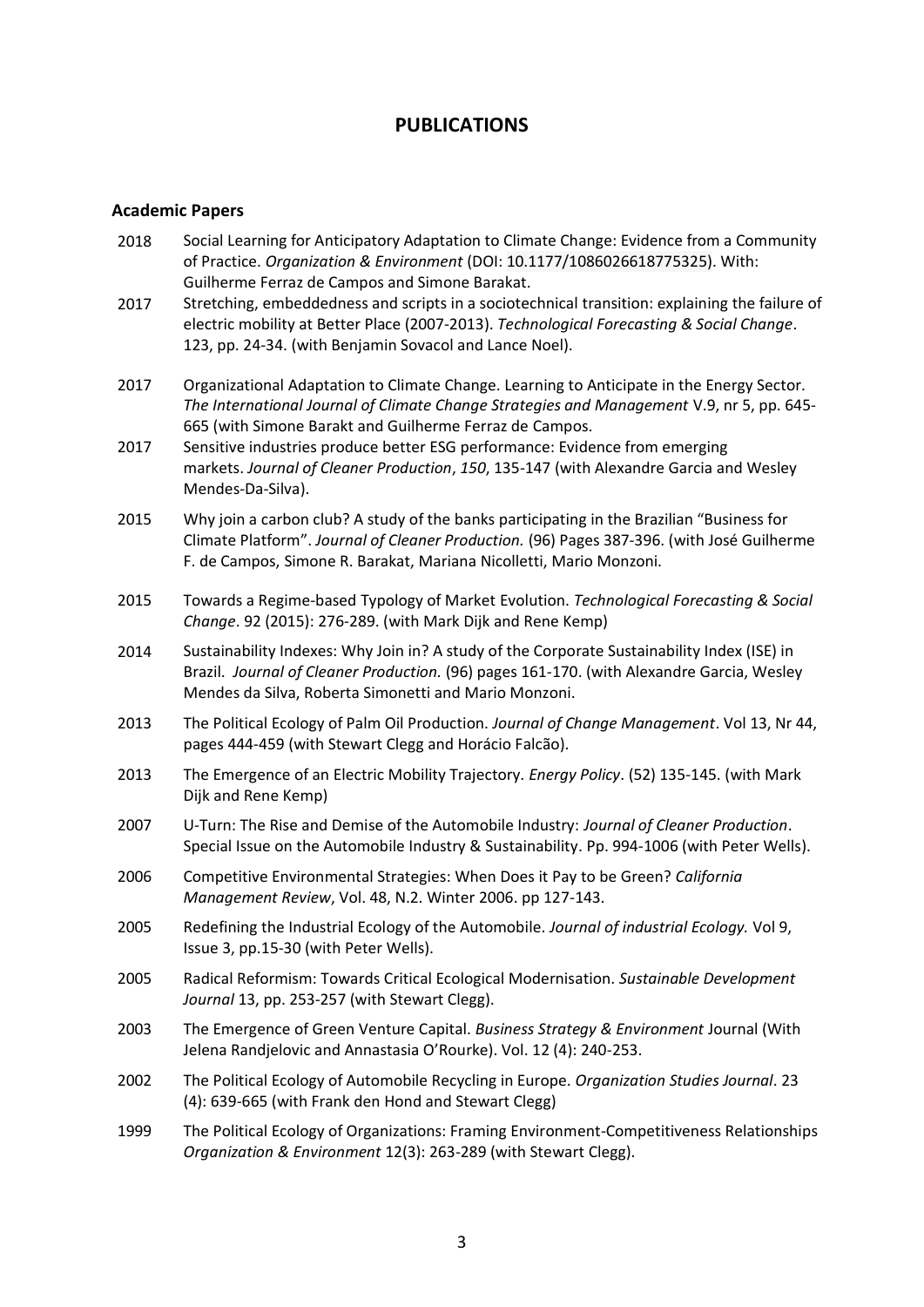### **Books & Chapters**

- 2012 Missão, estrutura organizacional e performance: uma análise de projetos de conservação ambiental envolvendo ONGs e o Estado de São Paulo. In: Pedro Roberto Jacobi. (Org.). *Novos Paradigmas, Práticas Sociais e Desafios para a Governança Ambiental*. 1ed.São Paulo: Annablume, 2012, p. 495-526. (with Thiago Uehara and Waldinr Mantovani)
- 2012 The Electrification of Automobility: The Bumpy Ride of Electric Vehicle Toward Regime Transition. In: *Automobility in Transition? A Socio Technical Analysis of Sustainable Transport.* Frank Geels, Rene Kemp, Jeoff Dudley and Glenn Lyons (eds).Edward Elgar. Pages 205-228 *(with Mark Dijk and Masaru Yarime).*
- 2012 The Nature and Causes of Inertia in the Automotive Industry: Regime Stability and Non-Change. In: *Automobility in Transition? A Socio Technical Analysis of Sustainable Transport.*  Frank Geels, Rene Kemp, Jeoff Dudley and Glenn Lyons (eds).Edward Elgar. Pages 123-139 (with Peter Wells and Paul Niewenhuis).
- 2009 *Sustainability Strategies: When does it pay to be green?* London: Palgrave Macmillan, INSEAD Business Press. (**Runner-up of the 2010 Best Book Award. Organizations and the Natural Environment division of the Academy of Management)**
- 2006 The New Corporate Environmentalism and Green Politics. In *Handbook of Organization Studies*, 2nd Ed. Stewart Clegg, Cynthia Hardy, Tom Lawrence & Walter Nord, Ed., Sage Publications (with John Jermier, Linda Forbes and Suzanne Benn). Pp. 618-650
- 2006 Future Imperfect? The Enduring Struggle for Electric Vehicles. In: Paul Niewenhuis, Philip Vergragt and Peter Wells. *The Business of Sustainable Mobility.* London: Edward Elgar. Pp. 35-44.
- 2004 The Ecological Modernization of Organizational Fields: a framework for analysis. In Sanjay Sharma and Mark Starik (eds.) *Stakeholders, Environment and Society*. Edward Elgar, London. pp.270-306
- 2001 Environmental Challenges in Organizations. In: Smelser N, Baltes P (eds.) *International Encyclopedia of the Social and Behavioral Sciences*. Elsevier, Oxford, UK, Vol.7, pp. 4590-92.

### **Practitioners' Articles**

- 2007 Turning Waste into Wealth. *International Commerce Review*, Vol. 7, Number 2, autumn 2007, pages 116-123. (with Fernando Von Zuben and Luk Van Wassenhove)
- 2007 Choosing the Right Environmental Investment Strategy. Business Digest, April 2007, n. 173, pages 27-30.

### **Teaching Cases**

- 2013 The Palm Oil Dilemma. INSEAD Teaching Case 09/2012-5904 (with Renata Loew, Mona McNicholas and Giovanna Sanches).
- 2010 Sustainable Market Space? The Case of Velib. INSEAD Teaching Case INSEAD Teaching Case 06/2010-5689 (with Sophie Hemne).
- 2009 Mobility Innovation for a Better Place (Part A). INSEAD Teaching Case 09/2009-5630 (with Sophie Hemne and Luk Van Wassenhove).
- 2008 Eco-Entrepreneurship: The Bumpy Ride of TH!NK. INSEAD Teaching Case 04/2008-5485 (With Peter Wells and Luk Van Wassenhove).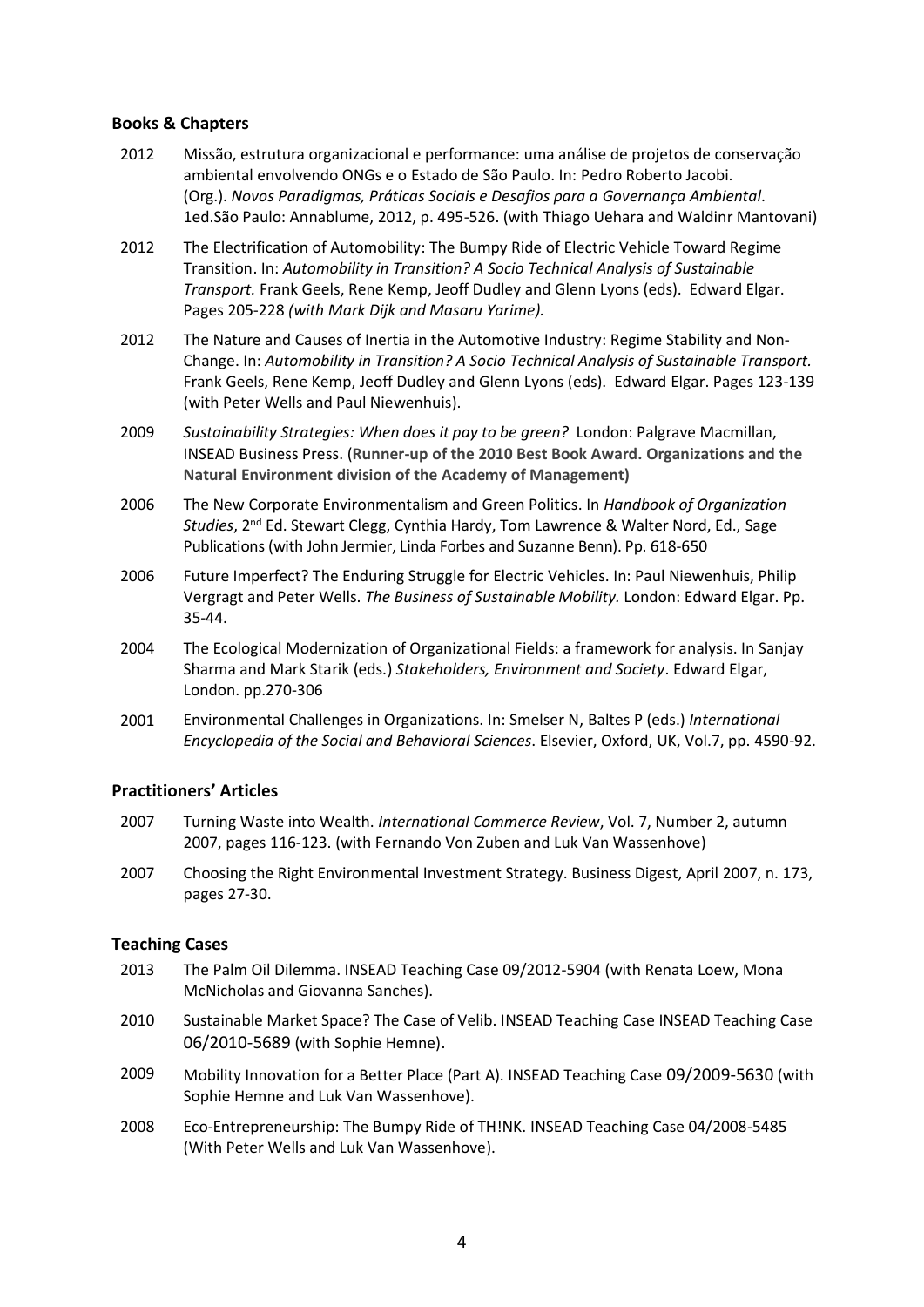- 2007 Empowering the Bottom of the Pyramid via Product Stewardship: The Case of Tetra Pak Brazil. INSEAD Teaching Case 09/2007-5472 (with Fernando Von Zuben and Luk Van Wassenhove).
- 2007 Lend Lease Australia The Green Building Strategy. In: Hubbard, G. John Rice and Paul Beamish. *Strategic Management: Thinking Analysis, Action*. Pearson Education Australia. Pages: 504-515 (with Robert Perrey, Andrea North-Samardzic and Dexter Dunphy).
- 2006 Eco-Activism: Greenpeace, The Oil Industry and the Stewart Oil Shale Project in Australia. INSEAD Teaching Case 11-2006/53 (with Kes McKormick).
- 2006 Eco-Branding: The case of *änglamark*. INSEAD Teaching case (02/2006-5314. (with Andrea Öström).
- 2004 Adding value Through Environmental and Social Responsibility: The Case of Skanemejerier. IIIEE-2004 (with Andrea Öström).

### **Working Papers**

- 2002 Environmental and Socio-related Balanced Scorecards: Exploration of Critical Issues (with Francesco Zingales and Anastasia O'Rourke). *INSEAD Working Paper 2002/47/CMER*.
- 2002 The Emergence of Gr*een* Venture Capital. (With Jelena Randjelovic and Annastasia O'Rourke). *INSEAD Working Paper 2002/51/CMER*.

### **Papers presented in Conferences**

- 2016 Social Learning for Adaptation to Climate Change. In *Academy of Management Proceedings* (Vol. 2016), Anaheim, California, USA (with Simone Barakat and Guilherme Campos).
- 2016 Communities of Practice for Organizational Adaptation to Climate Change. In *32nd EGOS Colloquium Proceedings*, Naples, Italy (with Simone Barakat and Guilherme Campos).
- 2015 Organizational Adaptation to Climate Change: Learning to Anticipate in the Brazilian Energy Sector. Academy of Management Annual meeting, Vancouver, Canada, August 8-12.
- 2011 Collaborative Innovation for Sustainable Fleet Operations: The Electric Vehicle Adoption Decision. *22nd Conference of the Production and Operation Management Society* (POMS). Reno, Nevada (USA), April 29 – May 2, 2011. (With Vanessa Chocteau, David Drake, Paul Kleindorfer and Alain Roset).
- 2011 When does it Pay to Electrify Auto-mobility? *The 6th International Conference (ISIE 2011) the International Society for Industrial Ecology* (ISIE), June 7-10, 2011, Berkeley, California. (With Vered Doctori-Blass).
- 2004 Radical Reformism: reconciling risk society and ecological modernization. *GRONEN Workshop*, Granada, Spain, April 20-23.
- 2003 The Ecological Modernisation of the Automobile Industry. In *Proceeding of the Berlin Conference on the Human Dimensions of Global Environmental Governance for Industrial Transformation*. Berlin, Germany.
- 2002 The Emergence of Green Venture Capital. (With Jelena Randjelovic and Annastasia O'Rourke). *Proceedings of 10th International conference of Greening of Industry*, Göteborg, Sweden, June 23-26. (Best papers award of GIN 2002 Conference).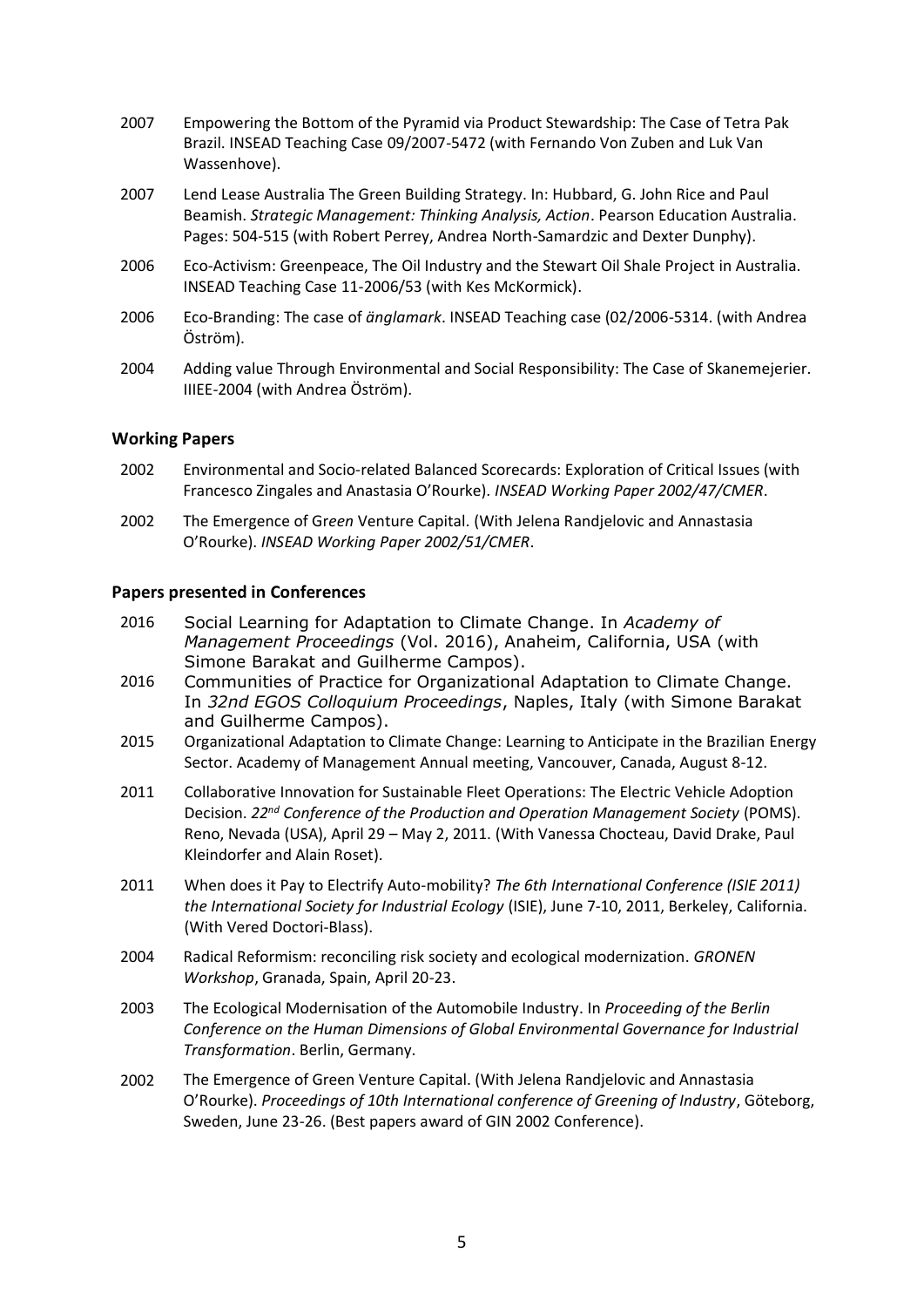- 2001 Environmental and Socio-related Balanced Scorecard: Towards a Conceptual framework (with Francesco Zingales and Anastasia O'Rourke). *Proceedings of The Ninth Annual Business Strategy and the Environment Conference.* Leeds, UK, September 10-11*.*
- 2001 Market Advantage and Environmental Strategies of Firms: Competitive Rationales for Proactive Environmental Management. *Proceeding of the Ninth Greening of Industry Conference*. Bangkok, Thailand, January 21-25.
- 1996 The Political Context of Environment-Competitiveness Relationships (With Stewart Clegg). *Proceeding of the ANZAM-96 Conference*, Wollongong, Australia, p. 15-31 (**Best Paper award – ANZAM 96)**
- 1995 Human Resources Management and Modes of Rationality: Post-modern Concepts, Modern Practices. In: *Revista Brasileira de Administração Contemporãnea*.p. 77-95 (in Portuguese).
- 1994 Manufacturing Flexibility: Invisible Tools? In: *Proceedings of the Annual Meeting of the National Association of Post Graduation Programs in Administration,* 18, Curitiba, Paraná: MGSP, p. 70-86 (in Portuguese).

### **Reports**

2008 The Greening of Economy. Report for the European Business Summit, Brussels. February 2009. EBS Report (With Benjamin Warr).

### **RESEARCH**

#### **Research Positions**

| Current<br>2011 | Visiting Scholar. INSEAD Global Institute for Business & Society. Fontainebleau, France.                                                                                                                                               |
|-----------------|----------------------------------------------------------------------------------------------------------------------------------------------------------------------------------------------------------------------------------------|
| 2015-2012       | Affiliated Researcher at Tel Aviv University (TAU). Servicizing Policy for Resource<br>Efficient Economy (SPREE). ENV.2012.6.3-2 Policy Options for a resource efficient<br>economy. European Commission. Seventh Framework Programme. |
| 2010-2008       | Research Fellow at INSEAD Social Innovation Centre, Fontainebleau, France.                                                                                                                                                             |
| 2007-2004       | Senior Research Fellow: INSEAD, Fontainebleau, France - Marie Curie International<br>Fellowship within the 6 <sup>th</sup> European Framework Programme.                                                                               |
| 2004-2003       | Project Leader: Responsible Leadership - Development of case-based material for<br>executives in Responsible leadership Management. (IIIEE and Copenhagen Business<br>School).                                                         |
| 2004-2002       | Senior Supervisor of Research Groups: Strategic Environmental Management (SED),<br>and Applied Research In preventative Environmental Approaches (Arpea I and II), IIIEE,<br>Lund, Sweden.                                             |
| 2004-1999       | Coordinator: Strategic Environmental Management Programme. IIIEE, Lund, Sweden.                                                                                                                                                        |
| 1998-1996       | Researcher: Project: Strategic Niche Management as a Tool for a Transition to a<br>Sustainable Transport System. European Commission, DG XII, RTD Program, Human<br>Dimensions of Environmental Change.                                |
| 1998-1997       | Research Fellow: The Institute for Environmental Management (WIMM), University of<br>Amsterdam, Amsterdam, the Netherlands.                                                                                                            |
| 1997-1996       | Research Assistant: Prof. Stewart Clegg. Project: The End of Life Vehicle Issue in Europe.<br>University of Technology, Sydney, Australia.                                                                                             |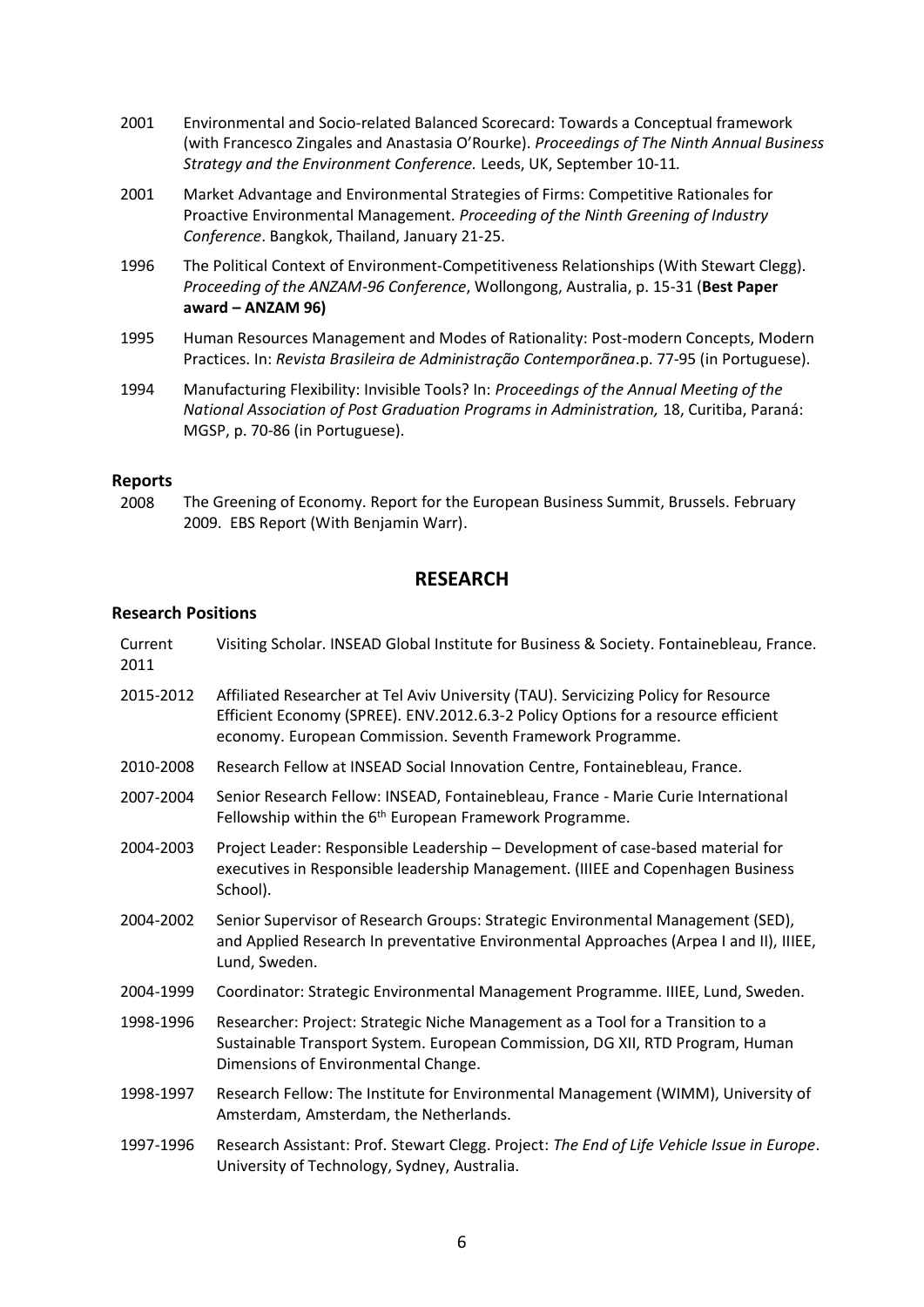### **Business-oriented Grants**

| Current-<br>2015 | goApes for Sustainable Cities<br>Role in the project: Project co-design (representing greenApes)<br>Funding Agency: the European Union's Seventh Framework Programme for research,<br>technological development and demonstration, via sub-grantee: FrontierCities<br>(FIWARE) http://www.fi-frontiercities.eu<br>Total amount: €149,500 (Grant agreement no. 632853)                                                                                                                  |
|------------------|----------------------------------------------------------------------------------------------------------------------------------------------------------------------------------------------------------------------------------------------------------------------------------------------------------------------------------------------------------------------------------------------------------------------------------------------------------------------------------------|
| Current<br>2015  | greenApes Employee Engagement for Sustainability<br>Role in the project: Project co-design (representing greenApes)<br>Funding Agency: European Commission Seventh Framework via sub-grantee: Internet<br>Cleantech Enablers Spark (INCENSe) http://www.incense-accelerator.com/startups<br>Total amount: €150.000 (Grant agreement no. 632852)                                                                                                                                        |
| 2015-2014        | <b>Citizen Engagement for Sustainable Lifestyles</b><br>Role in the project: Project co-design (representing greenApes)<br>Funding Agency: European Commission Seventh Framework via sub-grantee Collective<br>enhanced environment for social Tasks (CHEST) http://www.chest-project.eu<br>Total amount: €149,550 (Grant agreement: 611333)                                                                                                                                           |
| 2014             | Sustainability Software Service: Employee Engagement for Eco-innovation (ECO-<br><b>ENGAGE)</b><br>Role in the project: Project co-design (representing greenApes)<br>Funding Agency: European Commission, Horizon 2020. Dedicated SME Instrument.<br>Phase 1 - Boosting the potential of small businesses for eco-innovation and a<br>sustainable supply of raw materials.<br>http://cordis.europa.eu/programme/rcn/664599 en.html<br>Total amount: €50,000 (Grant agreement: 674441) |
| 2012-2011        | <b>GreenGate for Sustainable Consumption</b><br>Role in the project: Project design and leadership (representing greenApes)<br>Funding Agency: FILAS, Lazio Region, Rome http://www.lazioinnova.it<br>Total amount: €100,000 (Grant agreement: FILAS-SO-2011-1057)                                                                                                                                                                                                                     |
| 2010-2009        | <b>Fleet Decarbonization at La Poste</b><br>Role in the project: Researcher<br>Funding Agency: La Poste, Paris, France.<br>Total amount: €105,000                                                                                                                                                                                                                                                                                                                                      |
| 2008             | The Greening of the Economy. The European Business Summit<br>Role in the project: Researcher<br>Funding Agency: Belgium Federation of Industries. Brussels. Belgium.<br>Total amount: €55,000                                                                                                                                                                                                                                                                                          |

### **Academic Research Grants**

- 2017-2016 **Assessing the Role and Potential of Ecoparks Towards a Low Carbon Economy** Role in the Project: supervisor Funding agency: The International Climate Protection Fellowship of the Alexander von Humboldt Foundation. Total amount: € 32,000
- 2015-2012 **Servicizing Policy for Resource Efficient Economy (SPREE)** [http://www.spreeproject.com](http://www.spreeproject.com/)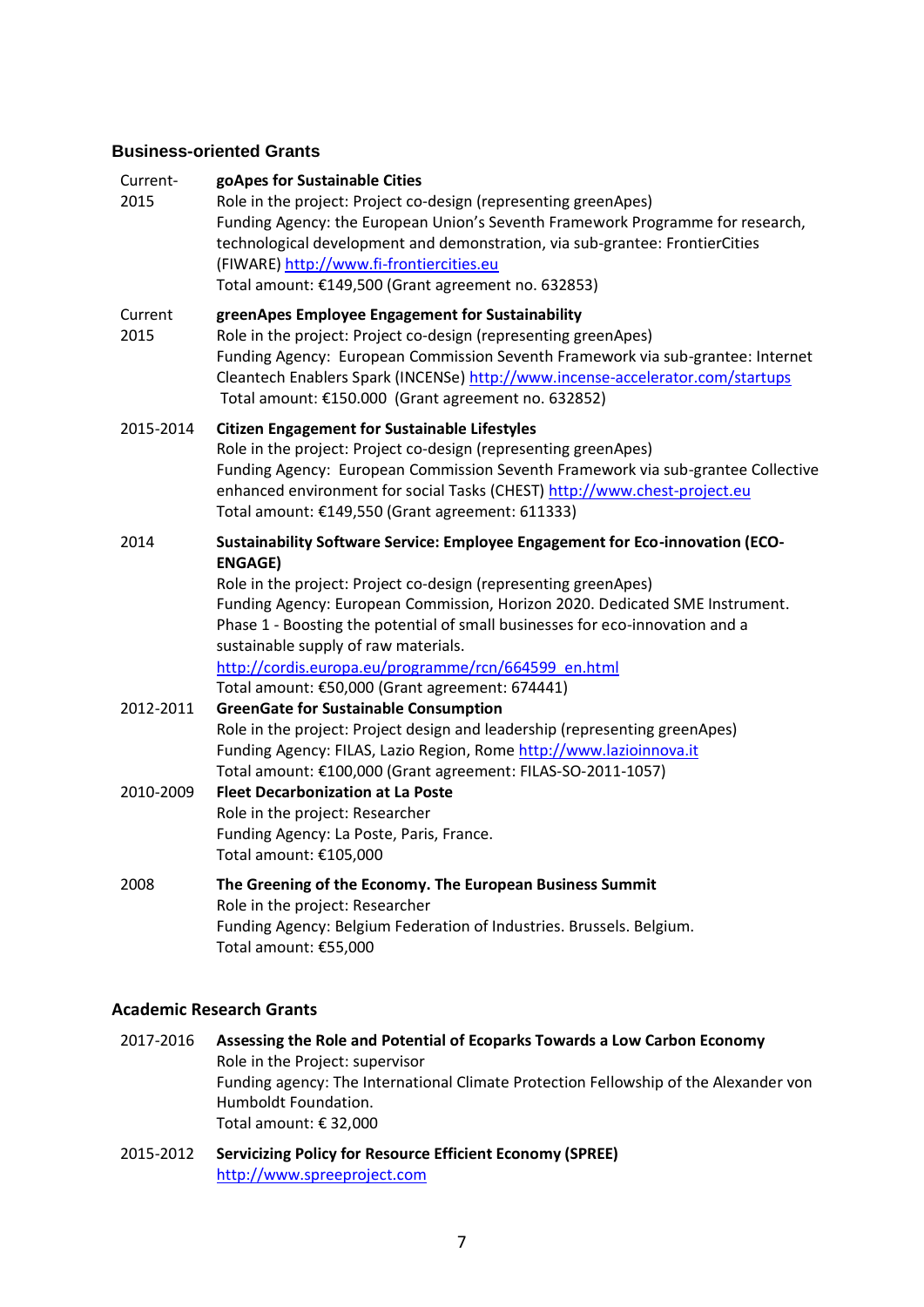Role in the Project: Affiliated Researcher at Tel Aviv University (TAU) Funding Agency: European Commission. Seventh Framework Programme. Options for a resource efficient economy (ENV.2012.6.3-2) Total amount: €2.400.000 (Grant agreement: 308376)

2011-2008 **Toward Zero Waste in Industrial Networks (ZEROWIN)** [http://www.zerowin.eu](http://www.zerowin.eu/) Role in the Project: Partner - Senior Research Fellow (INSEAD) Funding Agency: European Commission. Seventh Framework Programme. Total amount: €9.500.000 (Grant agreement: 226752)

2007-2004 **Strategic Environmental Management at European and Australian Industries (SEMEAI). "Inspiring Researchers" award from the EC.** Role in the Project: Research Fellow (individual project) Funding Agency: Marie Curie International Fellowship within the 6<sup>th</sup> European Framework Programme of the European Commission. Total amount: € 287,500 (Grant agreement: 509911)

### 2004-2003 **Responsible Leadership** Role in the Project: Partner (IIIEE, Lund University) Development of case-based material for executives in Responsible leadership Management (in partnership with Copenhagen Business School). Funding Agency: European Union Regional Development Fund and Interreg III Total Amount: €142,000

1997-1996 **End-of- Life Vehicles in Europe** Role in the Project: researcher Funding Agency: Graduate School of Business, University of Technology, Sydney Total amount: €28,000.

### **Scholarships**

- 1999 Fellowship in Corporate Environmental Management. International Institute of Industrial Environmental Economics (IIIEE), Lund University, Sweden (Post-Doc).
- 1998 Faculty of Business, University of Technology (UTS), Sydney, Australia. (Ph.D.)
- 1994 National Council of Scientific Development (CNPq), Brazil. (Ph.D.)
- 1990 National Council of Scientific Development (CNPq), Brazil. (Masters)

### **TEACHING**

### **Courses**

Current-2013 *Organization Theory & Sustainability* (CMCD - PhD and Masters). EAESP, Fundação Getulio Vargas (FGV), São Paulo, Brazil. Current-2012 *Strategy and Sustainability* - MPGI (Professional Masters in International Management). EAESP, Fundação Getulio Vargas, São Paulo, Brazil. Current-2011 *Research Seminar in Organization Studies & Sustainability* (CMCD - PhD and Masters). Fundação Getulio Vargas, São Paulo, Brazil. 2012 *Strategy and Sustainability* (MPA – Professional Masters in Business Administration). EAESP, Fundação Getulio Vargas (FGV), São Paulo, Brazil.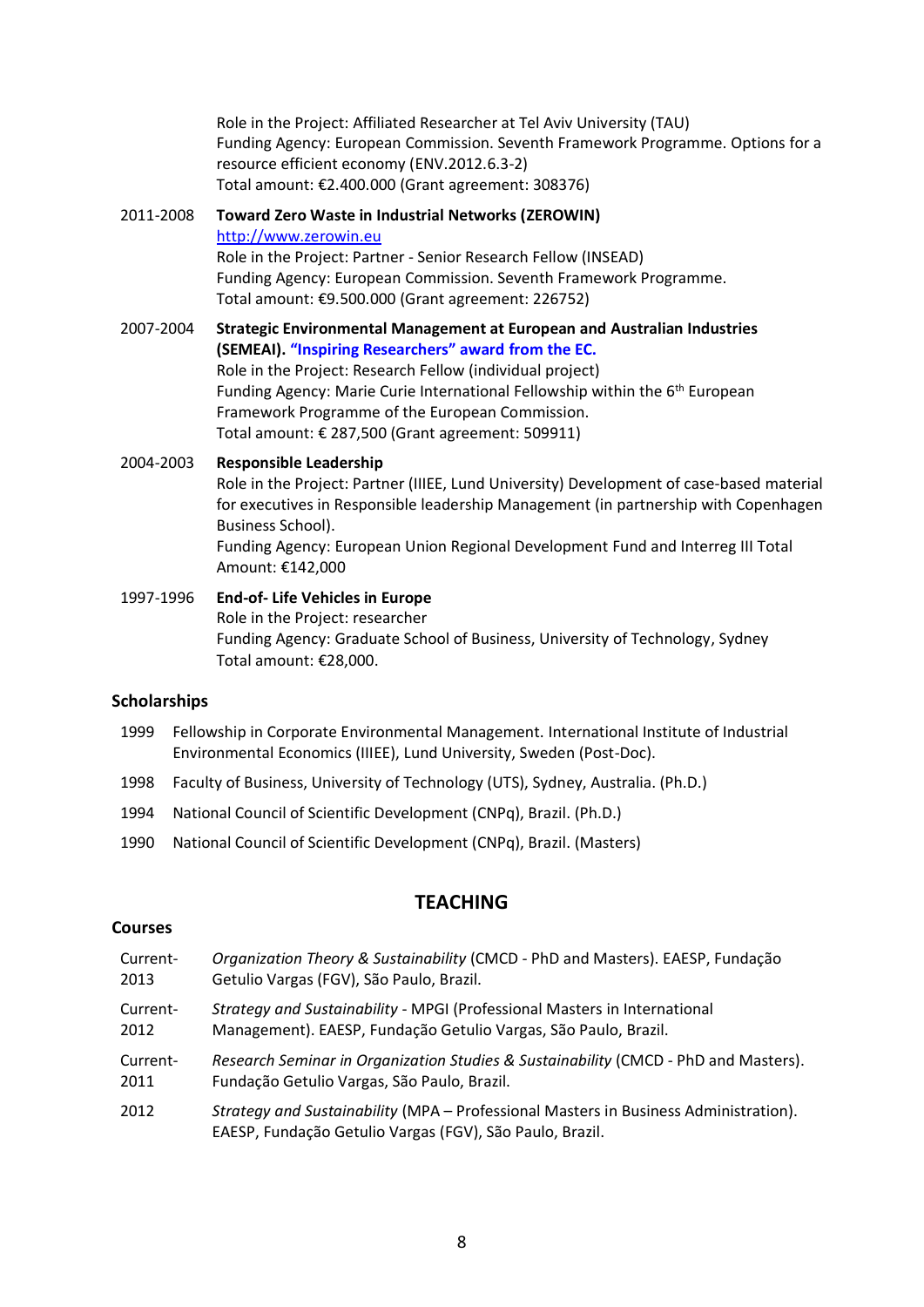| 2012      | Innovation for Sustainability (CMCD - PhD and Masters). EAESP, Fundação Getulio<br>Vargas (FGV), São Paulo, Brazil.                                         |
|-----------|-------------------------------------------------------------------------------------------------------------------------------------------------------------|
| 2011      | Managing for Shared Value (CG - Undergrad). EAESP, Fundação Getulio Vargas, São<br>Paulo, Brazil.                                                           |
| 2011      | Reputation & Sustainability - MPA (Professional Masters in Business Administration).<br>EAESP, Fundação Getulio Vargas, São Paulo, Brazil.                  |
| 2011      | Research Seminar in Operation Management and Competiveness (PhD and Masters).<br>EAESP, Fundação Getulio Vargas, São Paulo, Brazil.                         |
| 2011      | Management of Global Supply Chains (Undergrad). EAESP, Fundação Getulio Vargas,<br>São Paulo, Brazil.                                                       |
| 2008      | Business Ethics (undergrad). Course Designer and Lecturer. Parsons Paris. Paris, France                                                                     |
| 2004-2001 | Strategic Environmental Management (M.Sc) and Industry and Organization (M.Sc).<br>Course Designer, Coordinator and Lecturer. Lund University, Sweden.      |
| 2002      | Strategic Management (PhD). Course Designer, Coordinator and Lecturer: IIIEE, Lund,<br>Sweden. May-August.                                                  |
| 2000-1999 | Business Fundamentals for Sustainability (M.Sc) and Corporate Strategy (M.Sc). Course<br>Designer, Coordinator and Lecturer. Lund University, Sweden        |
| 2000-1999 | Managing for Sustainability (MBA). Course Designer and Lecturer. Graduate School of<br>Business. University of Technology, Sydney, Australia.               |
| 1998      | Strategic Management (MBA). Lecturer. Graduate School of Business. University of<br>Technology, Sydney, Australia.                                          |
| 1998      | Organizational Theory (MBA). Lecturer. Graduate School of Business. University of<br>Technology, Sydney, Australia.                                         |
| 1995      | Organizations and Management (undergrad). Course Designer and Lecturer. Center for<br>Aviation Studies. University of Western Sydney, Macarthur, Australia. |
| 1995-1994 | Latin American Studies (MBA). Course Designer and Lecturer. Faculty of Business &<br>Technology. University of Western Sydney, Macarthur, Australia.        |
| 1994      | Organizational Innovation (MBA). Lecturer. Faculty of Business and Technology.<br>University of Western Sydney, Macarthur, Australia.                       |

### **Short Courses and Modules of MBA, Executive Programmes and Workshops**

- 2014 Strategic Sustainability Management. Doing Business in Brazil Program. Delivered to the MBA programs of University of Minnesota, USA (14/Jan, 6h), Lovain University, Belgium (15/Jan, 3h), and Maastricht University, Holland (05/Feb, 2h).
- 2013 CEMS Block Seminar on Corporate Responsibility. Aalto University, Helsinki, Finland and St Petersbourg Business School, St Petersbourg, Russia. September 2013 (20h).
- 2012 CEMS Block Seminar on Corporate Strategies and Climate Change. University of St Gallen, Switzerland, September 2012 (20h)
- 2011 Sustainability in Business. Camargo Correa Strategic Leadership Programme. 01 and 05 of December. INSEAD. São Paulo, Brazil. (4h)
- 2011 Sustainability in Brazil: an overview. Doing Business in Brazil (DBB). EAESP FGV. São Paulo, Brazil. (2h). October 20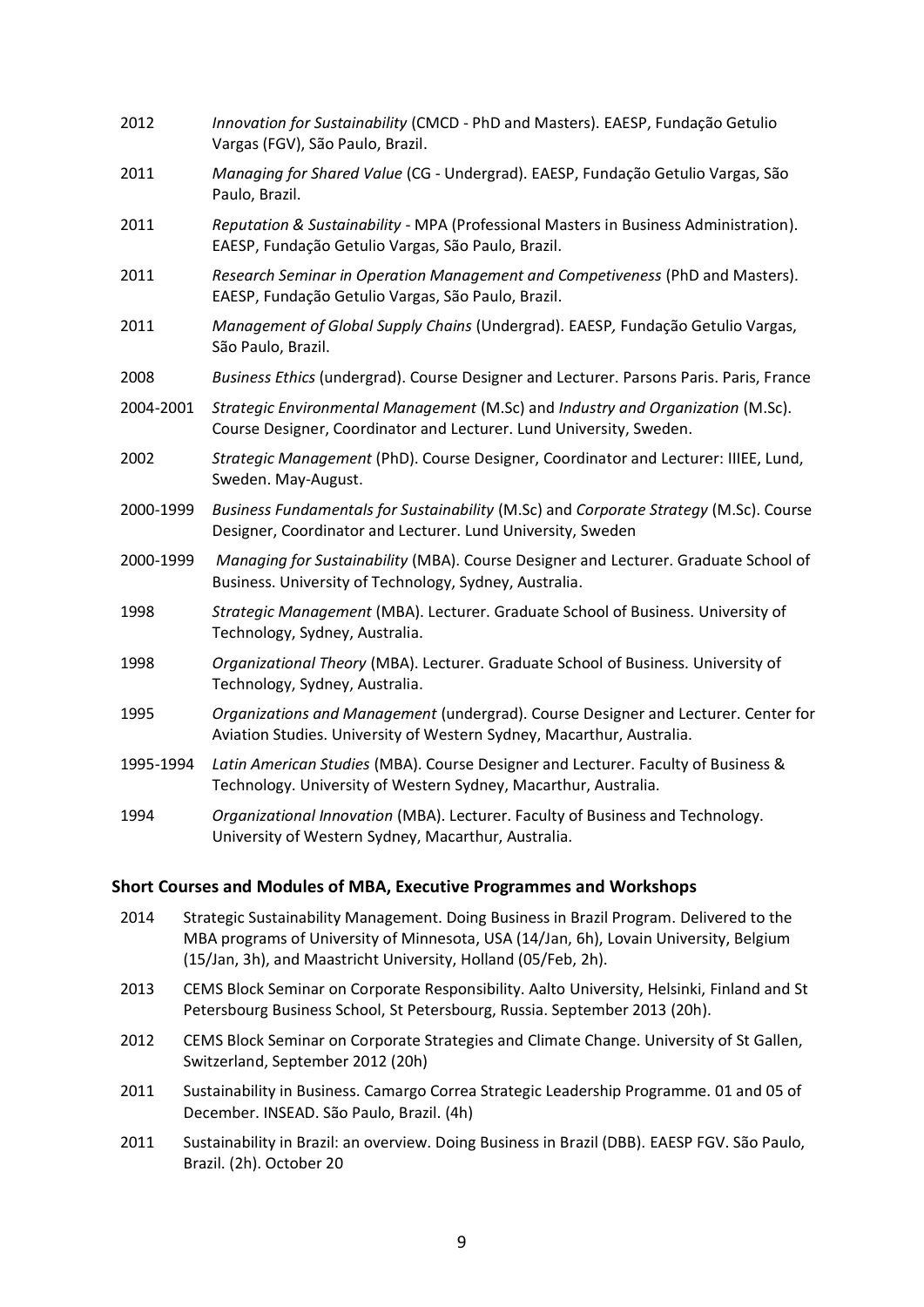- 2011 Building the Solution Eco-system. CEMS Masters in International Management (MiM). Block Seminar on Social Entrepreneurship. Nova University, Cascais, Portugal, August 31 (4h)
- 2011 Cadeia de Valor e Sustentabilidade. Academia de Sustentabilidade do Grupo Camargo Corrêa. GVpec. EAESP-FGV, São Paulo, Brazil. August 25-26 (16h)
- 2011 Sustainability Lecture Series. University of Wyoming, USA. April 5-8 (10h).
- 2011 Sustainability Academy. University of Ljubiana, Slovenia. March 19. (8h)
- 2010 Competitive Environmental Strategies: HEC Paris, Executive MBA, Global Management and Leadership, Paris, November 24 (4h)
- 2010 When does it Pay to be Green? HEC Paris. Executive MBA. Global Management and Leadership, Paris, October 11 (4h).
- 2010 Sustainability Strategies. INSEAD Executive Development Programme. IEL-CNI, Fontainebleau. August 27, (4h).
- 2010 Sustainability Strategies. INSEAD Executive Development Programme. Alstom Advanced Management Seminar, Singapore (4h).
- 2006 Administracion Ambiental Estategica: Universidad Autónoma Metropolitana-Iztapalapa, Mexico City, Mexico, June 1-2 (PhD Programme 8h)
- 2004 Sustainability and Human Resources: Summer Course in Corporate Environmental Management. *Warwick Business School*. May (MBA, 3h)
- 2003 Seminário Intensivo Sobre Gestión Ambiental Estratégica. Catholic University. Buenos Aires. Argentina. October 21 (6h).
- 2003 Sustainability and Human Resources: Summer Course in Corporate Environmental Management. *Warwick Business School*. May (MBA, 3h)
- 2002 Corporate Environmental Management *Lund University International Masters Programme in Environmental Science* (Lumes), Sweden February 27, Lund, Sweden. (4h)
- 2002 Industry & Environment. *Lecture Series at University of Heyderabad* departments of Economics and Business Administration. Heyderabad, India. January 22-25 (20h).
- 2002 Strategia di Gestione Ambientale. *Università di Pescara*. Italy. June 17-21. (Undergrad, 20h).
- 2002 Preventative Environmental Management: International workshop to Educate the Educators (ETE on PEM)  $15<sup>th</sup>$  to  $17<sup>th</sup>$  Jan 2002, Nagpur, India (20h)

### **SUPERVISION**

- Current André Mishima Uehara. Topic: Base of Pyramid and Strategy. Academic Masters in Business Administration (CMCD). EAESP-FGV, São Paulo, Brazil.
- Current Diego Gama Amaral. Topic: Business Platforms and Sustainability. Ph.D. in Business Administration (CMCD). EAESP-FGV, São Paulo, Brazil.
- Current Iara Tonissi Moroni Cutovoi. When does Remanufaturing pay? Ph.D. in Business Administration (CMCD). EAESP-FGV, São Paulo, Brazil.
- 2017 Thaís Malheiros Assumpção. When does green building certification pay? Academic Masters in Business Administration (CMCD). EAESP-FGV, São Paulo, Brazil.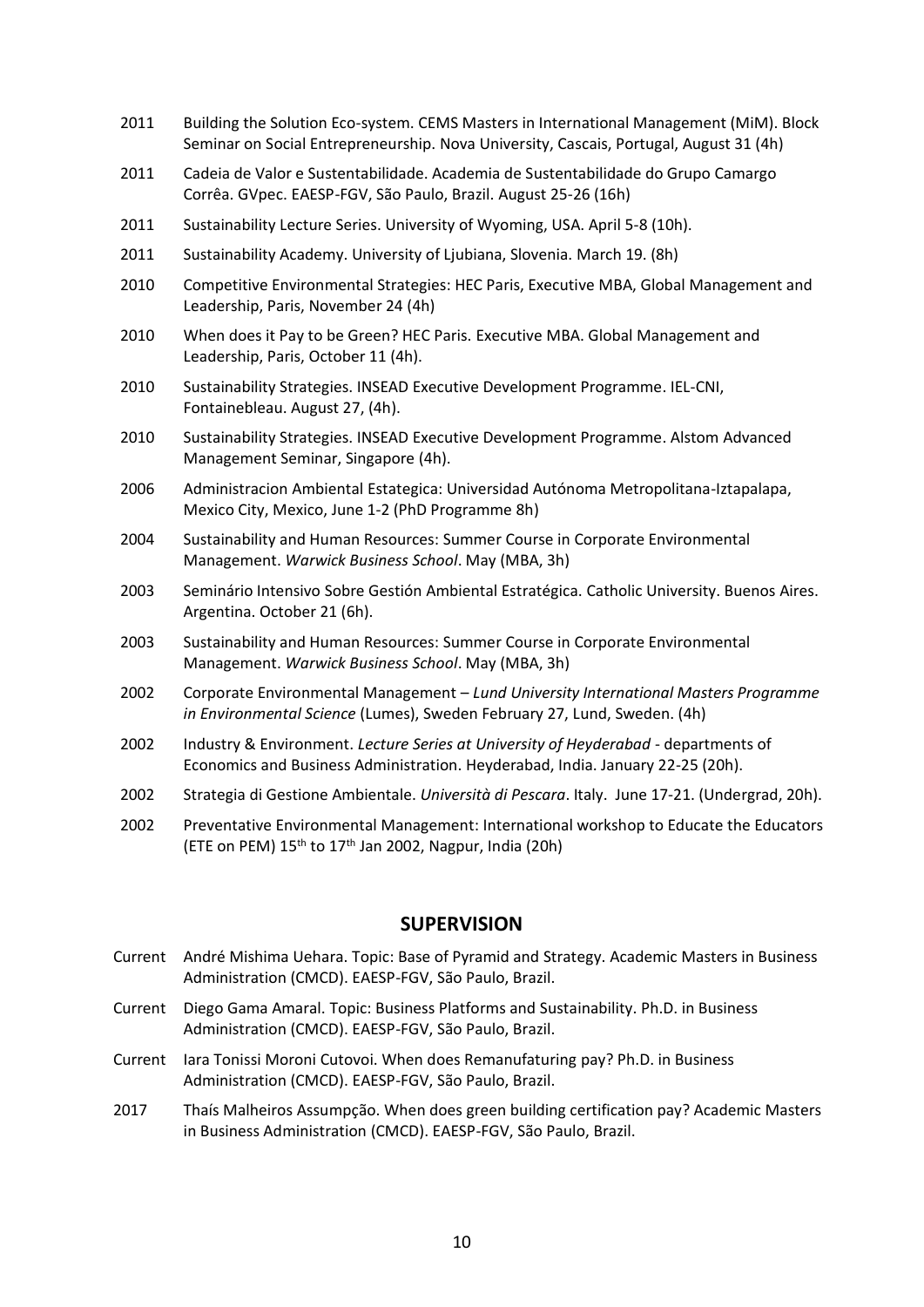- 2017 Alexandre Sanches Garcia. ESG and Financial performance. Ph.D. in Business Administration (CMCD). EAESP-FGV, São Paulo, Brazil.
- 2017 Karen Louise Cavalleri Sarev. Th organic food Market in Brazil: a supply chain analysis. Bachelor Degree in Business Administration (CGAE). EAESP-FGV, São Paulo, Brazil.
- 2015 Andrea Narullo. Aligning Sustainability and Corporate Strategies: the case of hybrid-electric vehicles at Fiat-Chrysler Automobiles. Professional Masters in international Business (MPGI-CEMS). EAESP-FGV (Brazil) and Bocconi University (Italy).
- 2015 Pedro Gattas. Ecosystem Service Valuation by Pioneer Companies. Academic Masters in Business Administration (CMCD). EAESP-FGV, São Paulo, Brazil.
- 2014 Luiza Patz. Strategies for Sustainability Social Media Networks in Brazil. Bachelor Degree in Business Administration (CGAE). EAESP-FGV, São Paulo, Brazil.
- 2014 Carolina Freitas. Responsabilidade Social Corporativa no Setor Sucroalcooleiro. Estudo de caso da Vale do Verdao S.A. Açucar e Alcool. Bachelor Degree in Business Administration (CGAE). EAESP-FGV, São Paulo, Brazil.
- 2014 Fabian Openheimer Impact Investing. Portfolio Company Selection in Latin America. Professional Masters in international Business (MPGI-CEMS). EAESP-FGV (Brazil) and University of St Gallen (Switzerland). (Co-supervision with Rolf Wüstenhagen).
- 2014 Tatiana Fachel. Estratégia de Sustentabilidade Ambiental: O Caso da General Motors do Brasil. Professional Masters in Business Administration (MPA). EAESP-FGV, São Paulo, Brazil.
- 2013 Cristiano Cittadino de Oliveira. Value Creation in Green Buildings. Professional Masters in Business Administration (MPA). EAESP-FGV, São Paulo, Brazil.
- 2013 Diego Pereira Ramos. Ecoparques Empresariais e Vantagem Competitiva: um estudo sobre o polo verde technológico do Rio de Janeiro. Academic Masters in Business Administration (CMCD). EAESP-FGV, São Paulo, Brazil.
- 2012 Giovanna Sanches. MSc Global Business and Stakeholder Management Rotterdam School of Management (Co-supervision with Luca Bechicci).
- 2009 Zingales, Francesco. Sustainability Scorecards. University of Lüneburg, Germany. (cosupervision with Luk Van Wassenhove and Stefan Schaltegger).
- 2004 Pearce, Anthony. Understanding Leadership Initiatives: the value of leadership-oriented voluntary environmental initiatives in the field of climate change. IIIEE Master Thesis. 2004:9.
- 2003 Öström, Andrea. Environmental Differentiation and Competitiveness: cases in the food and drink industry. IIIEE Master Thesis 2003:2.
- 2003 Caycedo, Juan-Carlos. Electricity Certificates and Emission Permit Schemes in Sweden: Strategic Implications for Vatenfall AB and Sydkraft AB. Lund University, Sweden. (IIIEE Master Thesis 2003:11).
- 2002 Park, Chad. Integrating Social and Environmental Commitments into Business Strategy and Operations: The Case of Mountain Equipment Co-op Canada. Lund University, Sweden. (IIIEE Master Thesis 2002:3).
- 2002 Leung, Pong. Environmentally Sustainable Strategies? Lessons from Shell Canada Ltd. Lund University, Sweden. (IIIEE Master Thesis 2002:16).
- 2001 Aberg, Malin. Ecological Modernization in the Western Harbor. Lund University, Sweden. (IIIEE Master Thesis 2001:31).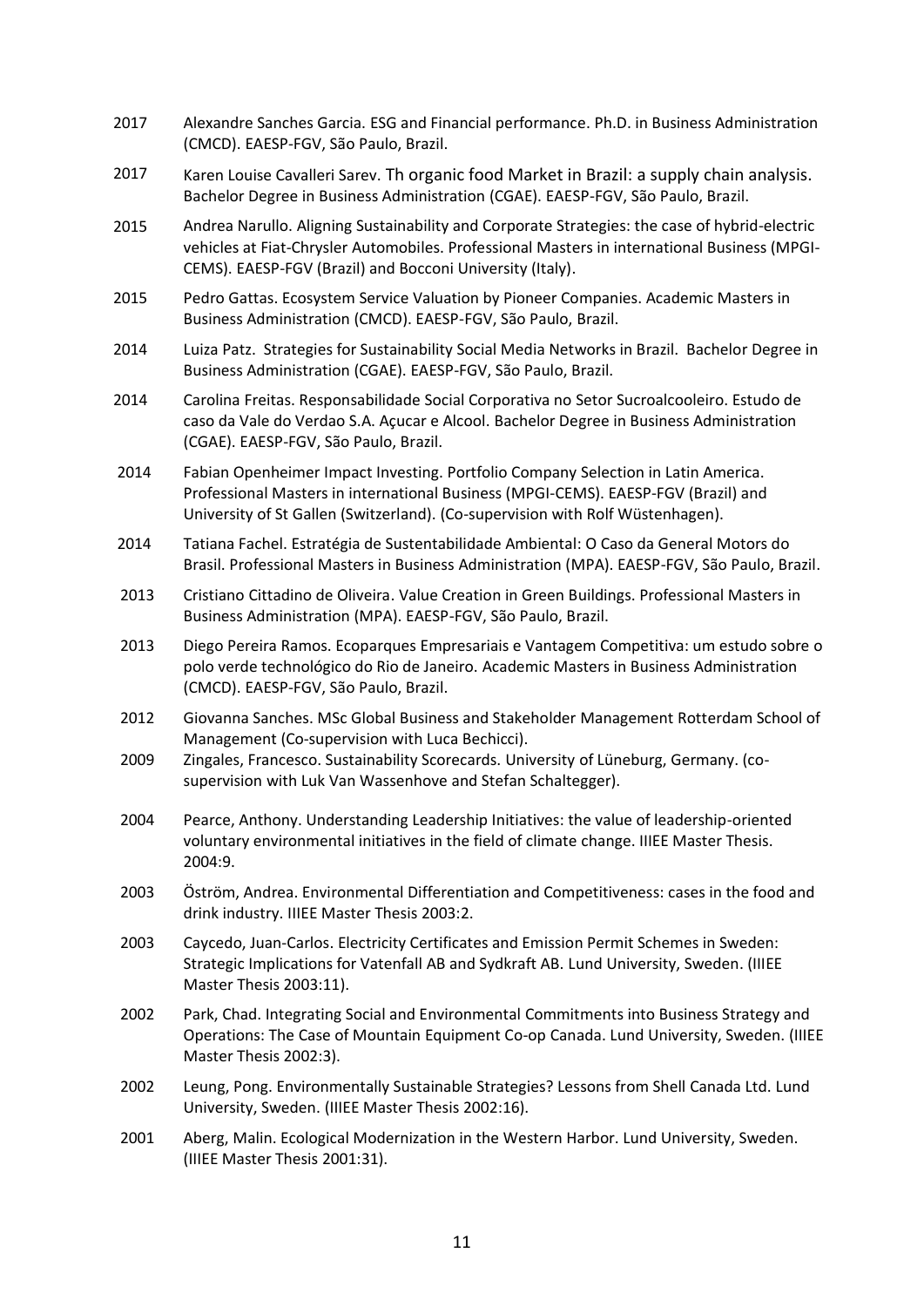- 2001 Randjelovic, Jelena. Towards Green Venture Capital.. Lund University, Sweden. (IIIEE Master Thesis 2001:22).
- 2000 Shaw, Jocelyne. Green Marketing in Industrial Relationships. Lund University, Sweden. (IIIEE Master Thesis 2000:28).
- 2000 Zingales, Francesco. Strategy, Communication and the Environment: An Analysis of the Italian Energy and Ceramic Sectors. Lund University, Sweden (IIIEE Master Thesis 2000:32).
- 1996 Schravistananda, Bandana. *The Competitiveness of the Indian Pharmaceutical Industry*. University of Western Sydney, Macarthur, Australia (MBA).
- 1995 Wong, Choon. A Study of Australian Wheat Export to Asia. University of Western Sydney, Macarthur, Australia (MBA).

### **PRESENTATIONS**

#### **Academic Conferences**

- 2011 *Sustainable Mobility*. *Oikos FutureLab 2011*. St Gallen, Switzerland. November 15.
- 2011 Corporate Social Entrepreneuship. *Challenge Social Innovation 2011*. Vienna, Austria. September 20.
- 2011 Inovação de Valor Sustentável. *Seminário de Administração da Produção, Logística e Operações Internacionais* - SIMPOI 2011. São Paulo, Brazil. August 26.
- 2009 Symposium: Creating a Sustainable Future, New Models. Academy of Management Meeting, Chicago, August 7-11, 2009. PDW: Integrating Industrial Ecology into Management Science, Research and Practice. August 7. August 11.
- 2008 Book presentation: *Sustainability Strategies* selected as the most promising not-yet published management books. European Academy of Management (EURAM) Conference. Bled-Ljubljana, May 2008.
- 2007 Product Stewardship in the Packaging Industry: The case of Tetra Pak Brazil. *International Society for Industrial Ecology Conference*, Toronto, Canada, June 17-20.
- 2005 Competitive Rationales for Strategic Environmental Management. *Academy of Management Meeting*, Honolulu, Hawaii, August 5-10.
- 2002 The Political Ecology of Vehicle Recycling in Europe. *The Academy of Management Conference*: Symposia Powering Networks: Networks of Power and Power of Networks. Denver, CO. USA. August 9-14.
- 2001 Radical Reformism: Embedding Industrial Ecology into Modernity. *The Inaugural Meeting of the International Society for Industrial Ecology* (ISIE). The Netherlands, November 12-14.
- 2000 The Ecological Competence of Organizations. *16th EGOS Colloquium.* Sub-theme 8: Management Towards Sustainability. Helsinki, Finland, July 2-4.
- 1999 The Political Ecology of Organizations: Framing Environment-Competitiveness Relationships (with Stewart Clegg)*. Academy of Management Conference*. Chicago, IL, USA, August 6-11*.*
- 1998 The Ecological Modernization of Organizational Fields. *14th EGOS Colloquium.* Sub-theme 6: Environmental Issues in Organizations. Maastricht, The Netherlands, July 9-11.
- 1997 Recycling Organizations Studies (with Frank den Hond and Stewart Clegg). *The 13th EGOS Colloquium: Organizational Responses to Environmental Changes*. Budapest, Hungary, July 3- 5.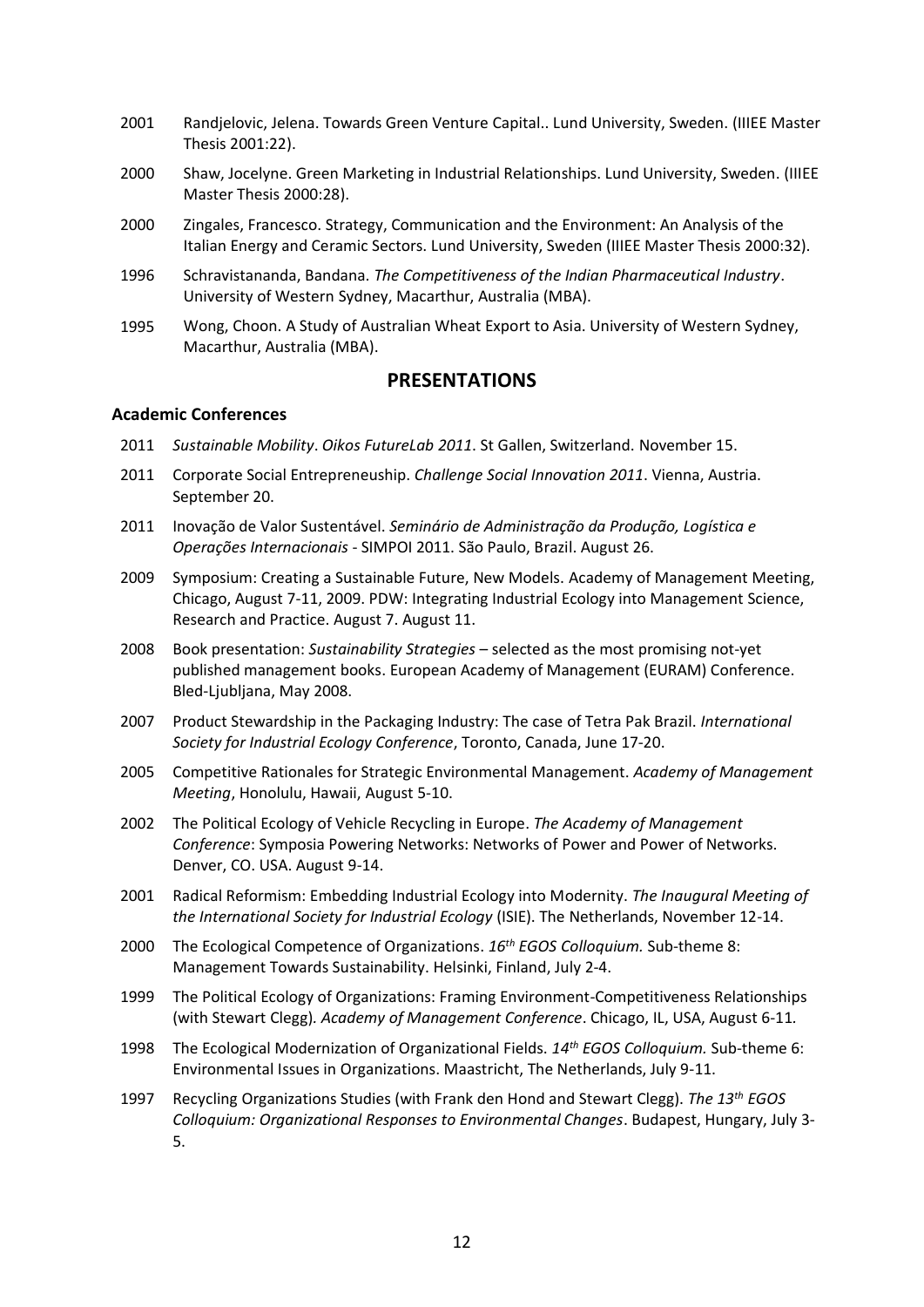1996 The Ecological Accountability of Organizations (with Stewart Clegg). *The Fourth Biennal Meeting of the International Society for Ecological Economics*. Boston, MA, USA, August 9-14.

### **Open Conferences**

- 2011 Inclusive & Sustainable Innovation. Watec 2011 6<sup>th</sup> International Conference on Water Technology and Renewable Energy and Environmental Control. Tel Aviv, Israel. November 16
- 2011 Inovação de Valor Sustentável. Seminário Internacional FNQ: *Gestão da Inov*ação para a Sustentabilidade. Fundação Nacional da Qualidade. São Paulo, Brazil. June 8.

#### **Academic Seminars**

- 2011 University of Wyoming: Sustainability Lecture Series. April 05-07.
- 2010 Tokyo University Graduate Program in Sustainability Science (GPSS). Graduate School of Frontier Sciences. Tokyo, Japan. April 27.
- 2010 Copenhagen Business School (CBS) Dept. of Innovation and Organizational Economics. Copenhagen, Denmark. April 15.
- 2010 Fundacao Don Cabral (FDC) Belo Horizonte, Brazil. April 8.
- 2010 INSPER Sao Paulo, Brazil. March 24.
- 2010. Tel Aviv University The Alfred Akirov Institute for Business and the Environment. Tel Aviv, Israel. March 1.
- 2010 Bocconi University Green Light for Business Conference. Milan, Italy. February 22.
- 2009 French INSEAD Alumni Association France, Paris. December 1.
- 2009 UK INSEAD Alumni Association United Kingdom, London. October 14.

#### **Keynote Speaker**

- 2010 University of Wyoming, USA, April 07.
- 2009 Sustainability Strategies: when does it pay to be green?  $21<sup>st</sup>$  Executive Sustainability Roundtable, INSEAD, Fontainebleau, France. June 4-5.
- 2003 Seminário Intensivo Sobre Gestión Ambiental Estratégica. Catholic University. Buenos Aires. Argentina. October 21.

#### **Guest Lecturer**

- 2007 When Does It Pay to Be Green? INSEAD Energy Club. Fontainebleau, France, April 04 .
- 2006 Eco-Branding: the case of änglamark. IIIEE, Lund University, Lund, Sweden
- 2005 Strategic Environmental Management in European and Australasian Industries. Institute for Sustainable Futures (ISF). Sydney, Australia. May 25.
- 2005 Eco-branding: the case of anglamark. MBA programme. Graduate School of Business. University of Technology, Sydney. May 05.
- 2004 Doing Research in the 'pays to be green' Area: Management Research Forum. University of Technology, Sydney (UTS). October 5.
- 2003 Business & Sustainability*: Federal University of RS*. Graduate School of Management. Innovation Technology Management Programme, Porto Alegre RS, Brazil November 28.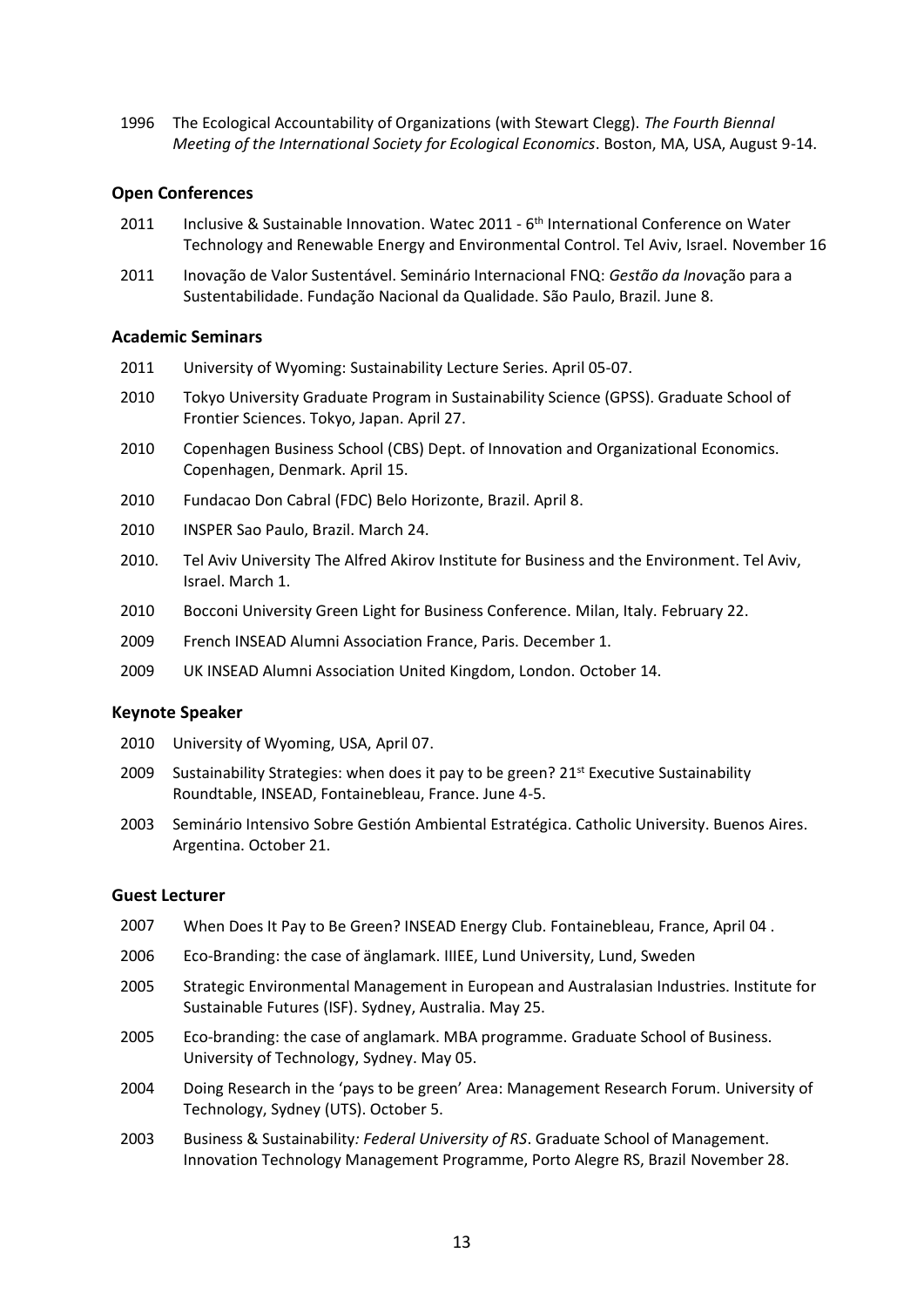- 2002 Corporate Environmental Management: *Educating the Educators Symposium* January 15, Nagpur, India.
- 2001 Modernização Ecológica da Indústria: *Federal University of Bahia*. Center of Cleaner technologies. Salvador BA, Brazil, June 7.
- 2001 Modernização Ecológica da Indústria. *Federal University of RS*. Graduate School of Management. Innovation Technology Management Programme, Porto Alegre RS, Brazil, June 1.
- 1999 Ecological Modernisation and the Automobile Industry. *International Institute of Industrial Environmental Economics*. Lund University, Sweden. June 14 .
- 1998 Business Strategy and the Natural Environment. *Strategic Management Course* (MBA). School of Management, University of Technology, Sydney, Australia, October 22-29.
- 1998 Business Ethics and the Environment. *Management and Organisations Course* (Undergraduate). School of Management, University of Technology, Sydney, Australia, May 25-26.

### **Research Seminars**

- 1999 The Automobile Industry and the Environment. *Seminar on Technology, Society and Change*. University of Technology, Sydney, Australia, May 1
- 1997 Ecological Modernisation of Industries*. Institute for Sustainable Futures Forum Seminars*. Sydney, Australia, October 24.
- 1996 Ecologie Politique Delle Organizazzione. *Istituto Studi Direzionalli - ISTUD*. Stresa, Italy, October 26.
- 1994 Michael Porter's Competitive Advantage of Nations. *Discussant in The Sydney Management Reading Group*. University of Technology, Sydney, Australia, September 16.

### **ACADEMIC SERVICES**

### **Ad-Hoc Reviewer**

| Current<br>2015 | Member of the editorial board: Business Strategy & the Environment Journal.                                                                                                                  |
|-----------------|----------------------------------------------------------------------------------------------------------------------------------------------------------------------------------------------|
| Current<br>2011 | Technological forecasting and social Change. California Management Review, Journal of<br>Cleaner Production, M@n@gement Journal, Advances in Cleaner Production Journal.                     |
| 2010            | California Management Review Journal; Organization Studies; Journal of Industrial<br>Ecology, Journal of Cleaner Production.                                                                 |
| 2009            | California Management Review Journal; Organizations and the Natural Environment<br>Interest Group. The Academy of Management Conference. Chicago, USA, August 7-11                           |
| 2007            | Guest Editor (with Peter Wells). Special edition on the "Automobile Industry &<br>Sustainability". Journal of Cleaner Production.                                                            |
| 2005            | California Management Review Journal; Organization Journal; Handbook of Organization<br>Studies (2 <sup>nd</sup> Edition. Stewart Clegg, Cynthia Hardy, Tom Lawrence & Walter Nord, Editors, |

Sage Publications, 2006); *journal of Business Research; Organization Studies* Journal.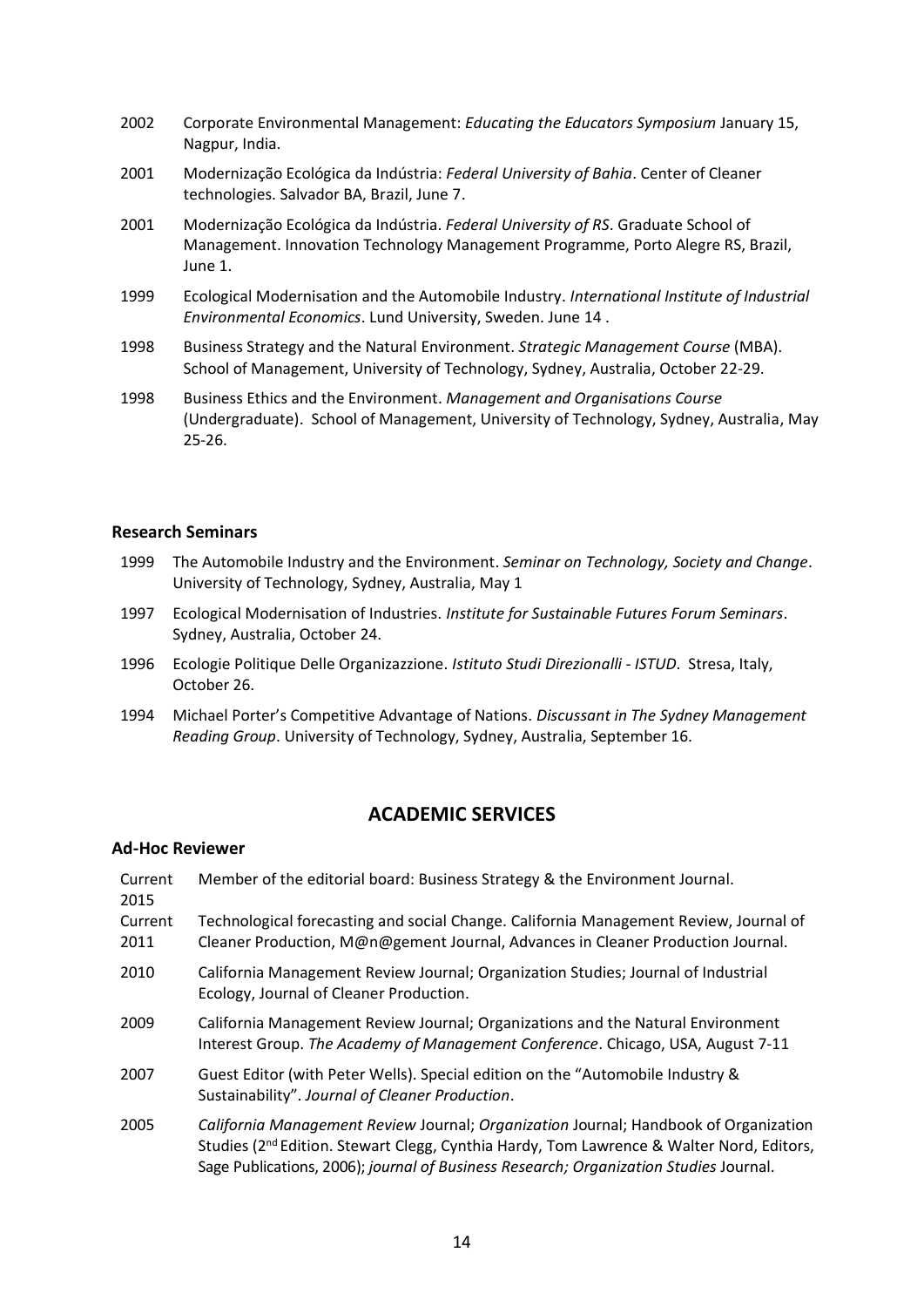- 2001 *Organization Studies* Journal.
- 1999 Organizations and the Natural Environment Interest Group. *The Academy of Management Conference*. Chicago, USA, August 9-14.

#### **Member of Evaluation Committee of Masters and Doctoral Dissertations**

- 2012 Margaret Kam, Faculty of Arquiteture, Building and Planning, University of Melbourne, Australia (PhD).
- 2011 Julio Ribeiro de Almeida. Oportunidades para o Desenvolvimento Sustentável para a Indústria de Óleo de Palma no BrasilL. Curso: MPA-AE. Data: 29/11/2011 (Masters)
- 2011 Luciana Harumi Hashiba Maestrelli Horta. Título: Open Innovation and Performance Made Offs in New Product Development. Curso: CDN-AE. Data: 18/08/2011 (Masters, Qualification)
- 2011 José Milton de Souza Filho 02/06/2011- CDN-AE. Título: Estratégia Socioambiental, Mecanosmos de Isolamento e o Papel dos Recursos. Intagíveis: Um Estudo de Empresas Brasileiras (Masters, Qualification).

#### **Thesis Committee Chair - MSc in Environmental Management and Policy, IIIEE, Lund**

- 2003 Jan-Erik Starlander: Industrial Symbiosis: a closer look on organizational Factors.
- 2002 Jóna Bjarndóttir: Environmental communication and reporting in the rubber industry Maria D. Pigretti: Access to intellectual property rights: the Argentinean case.
- 2001 Ketevan Gujaraize: The system of environmental planning in Georgia.

Ylva Arvidsson. The precautionary principle in theory and practice.

2000 Charlotte Leire: Genetically engineered food in the market: reactions from actors in the food production chain.

Jennifer Hall: Product design to reduce restricted substances: the experience of brominated flame retardants in vehicle design.

1999 Richard Filcak: Approaches to develop a curriculum for a formal educational programme the case of Masters in preventive environmental management in India.

Gemma Taylor-Gee: Sustainable development and corporate reporting: progress towards social performance indicators.

Aleksandra K. Young: Packaging and packing waste policy in Poland.

#### **Member of the Award Committee**

Present Oikos Case Competition 2010. University of St Gallen, St Gallen, Switzerland. 2010 Present China Green Company Programme. Daonong Center for Enterprise. Beijing, China. 2008

#### **Organization of Conferences**

2011 Organizer: Social Innovation 2011. Vienna, Austria. Track 2.2: Social Innovation and Sustainable Regional Development in Emerging Economies. Vienna, Austrial, September 19- 21.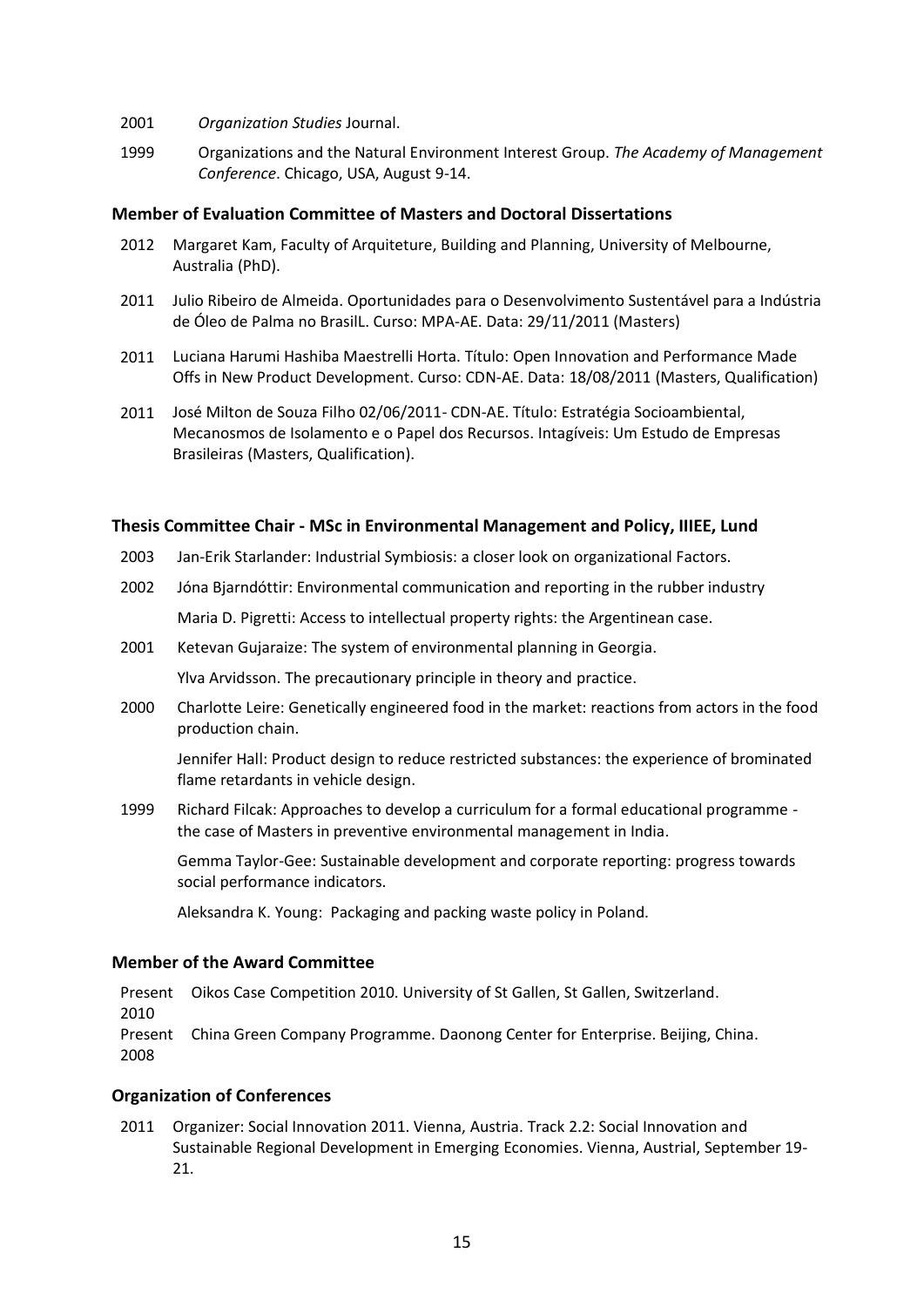- 2009 Organizer: *21st Executive Sustainability Roundtable*, INSEAD, Fontainebleau, France. June 4-5.
- 2007 Co-organizer (with Maurizio Zollo): *CSR and Strategy* Conference. INSEAD, Fontainebleau, France.May 21.
- 2005 Session Coordinator (with Sue Benn and Chris Ryan): *11th Asia-Pacific Researchers in Organization Studies (APROS) Conference*. Melbourne, Australia, 4-7 December.
- 2003 Session Coordinator: *10th Asia-Pacific Researchers in Organization Studies (APROS 2000) Conference*. Oaxaca, Mexico 10-12.
- 2001 Co-organiser (with Michael S. Jorgensen): *Organizational Change Workshop*. 7th ERCP *European Roundtable for Cleaner Production*. Lund, Sweden, May 3.
- 2000 Organizing Committee: *Asia-Pacific Researchers in Organization Studies (APROS 2000) Conference*. Sydney, Australia, December 14-16.
- 1999 Discussant: Organizations and the Natural Environment Interest Group. *The Academy of Management Conference*. Chicago, IL, USA, August 9-14.
- 1998 Co-organizer (With Frank Boons): Environmental Issues in Organizations.*4 th EGOS (European Group of Organizational Studies) Colloquium*. Maastricht, The Netherlands, July 9-11.
- 1996 Section Chair: Environmental Responsible Production. *Fourth Biannual Meeting of the International Society for Ecological Economics*. Designing Sustainability. Boston, MA, USA, August 9-14.

### **CORPORATE SERVICES**

### **Keynote Speaker**

- 2009 Electrabel NL (EDF-Suez Group) Senior Management Meeting, September 10.
- 2008 Group Maisadour, Bordeaux, France, December 10.
- 2003 Sustainability Strategies in Highly Competitive Markets. Hotel Real Intercontinental, San Jose, Costa Rica. June 11.

### **Corporate Training**

- 2009 EXO Consulting. Campinas, SP, Brazil (20h).
- 2006 EXO Consulting. Campinas, SP, Brazil (10h).
- 2006 Tetra Pak Brazil. Monte Mor, São Paulo, Brazil, August July 19 (4h).
- 2005 Core Leadership Group. Frontiers of Strategic Environmental Management. Christchurch, New Zealand. April 21. (4h)
- 2002 CEGESTI, San Jose, Costa Rica. June 10-14 (20h)

### **Consulting and Expert Analysis**

2011 Expert analysis of the literature review on the automotive sector. IMPACT Project (Impact Measurement and Performance analysis of Corporate Social Responsibility). Work Package lead by the Research Institute for Managing Sustainability (RIMAS), Vienna University of Economics and Business. Vienna, Austria.